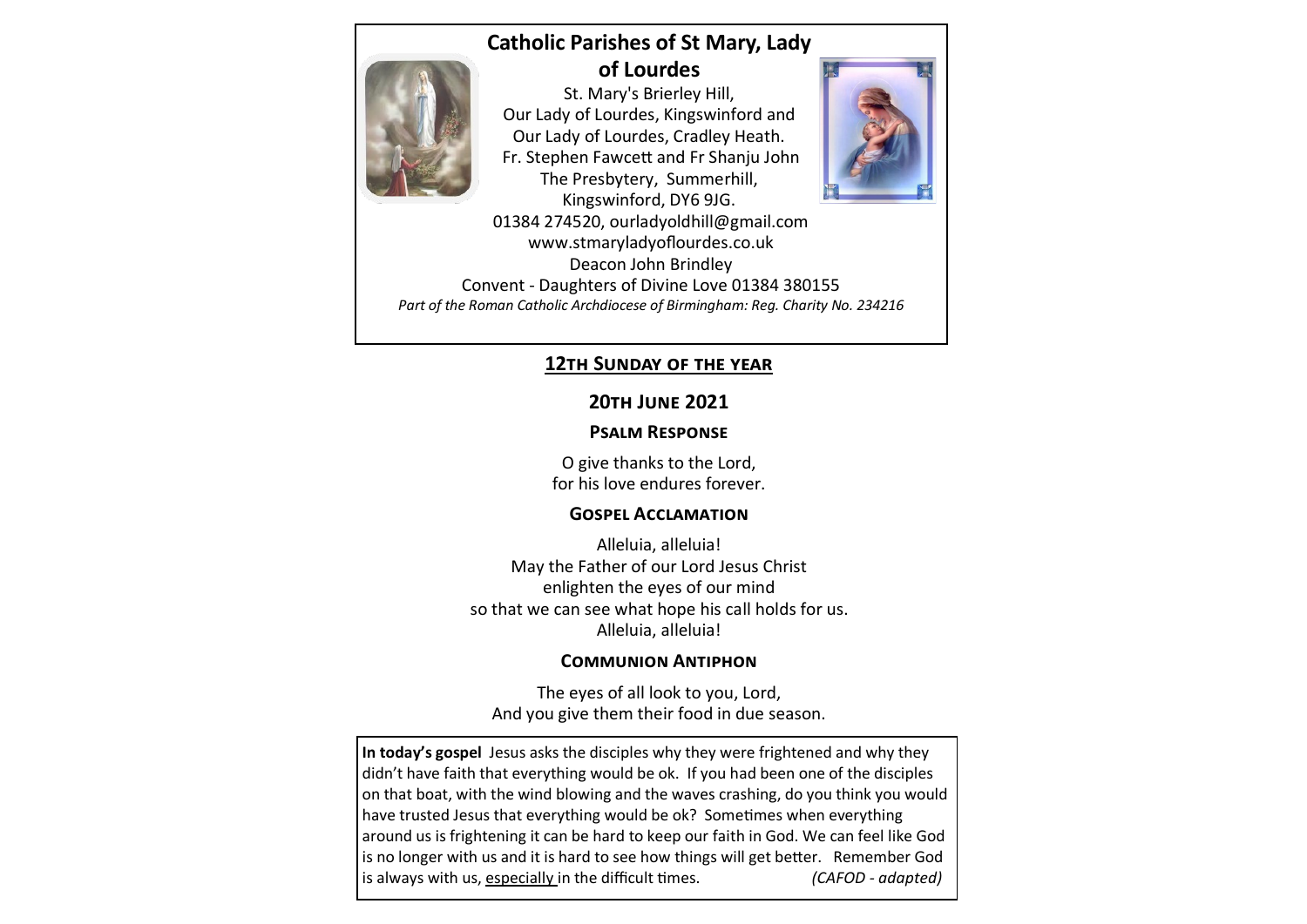| <b>Ordinary (B1)</b>                                     | Psalter week 4                                       | Intention/Info                                                   |
|----------------------------------------------------------|------------------------------------------------------|------------------------------------------------------------------|
| Sunday 19th/20th<br>12th Sunday of the<br>Year           | Sat 5pm Mass KF<br>9.45am Mass BH<br>11.30am Mass OH | <b>Viv Clark</b><br>People of the Parish<br>Joseph Huang Tran    |
| Monday 21st                                              |                                                      |                                                                  |
| Tuesday 22nd<br>Ss John Fisher and<br><b>Thomas More</b> | 10am Mass OH<br>10.30am-11am OH                      | Fr Stephen<br>Adoration                                          |
| Wednesday 23rd                                           | 10am Mass BH<br>10.30am - 11am BH                    | Joseph Dao<br>Adoration                                          |
| Thursday 24th<br>Nativity of John the Bap-<br>tist       |                                                      |                                                                  |
| Friday 25th                                              | 10.30am-11am KF<br>11am Mass KF                      | Adoration<br>Mary and Bridget Murphy                             |
| Saturday 26th                                            |                                                      |                                                                  |
| Sunday 26th/27th<br>13th Sunday of the<br>Year           | Sat 5pm Mass KF<br>9.45am Mass BH<br>11.30am Mass OH | Nicholas Southall<br>Stephanie Partridge<br>People of the Parish |

Please pray for all those whose have died especially Thomas Healy, those on our June deceased lists and for all those whose anniversaries occur this month. May they all rest in peace.

Please pray for all those who are sick including Dorothy West, Margaret Gilroy, Jess Shaw, Eva McCall, Harold Shackley, Michael Rose, Jill Rowe, James Kearney, Barbara Masterman, Margaret Shipley, Tess Barnsley, Steve Dunn, Lynsey Cooper, Alec Huffer, Kath Emery, Patricia Smith, Roy Davies, Chris Rylands, Tony Rylands, Margaret List, Ken Lowe, Peggy Tromans, Rob Bryan, Ilona Bryan, Betty Storey, Lily Petford, Connie Birch, Stella Jones, Margaret Marlowe, Don Neale, Anne Peters, Jackie Spittle, David Barnsley and Dawn Russon. May the Lord grant them hope and healing.

**FOODBANKS - both our foodbanks have now reopened to help those in need. If you are able to donate to them they will be happy to accept your donations - the need is growing and donations are much needed at this difficult time for so many people**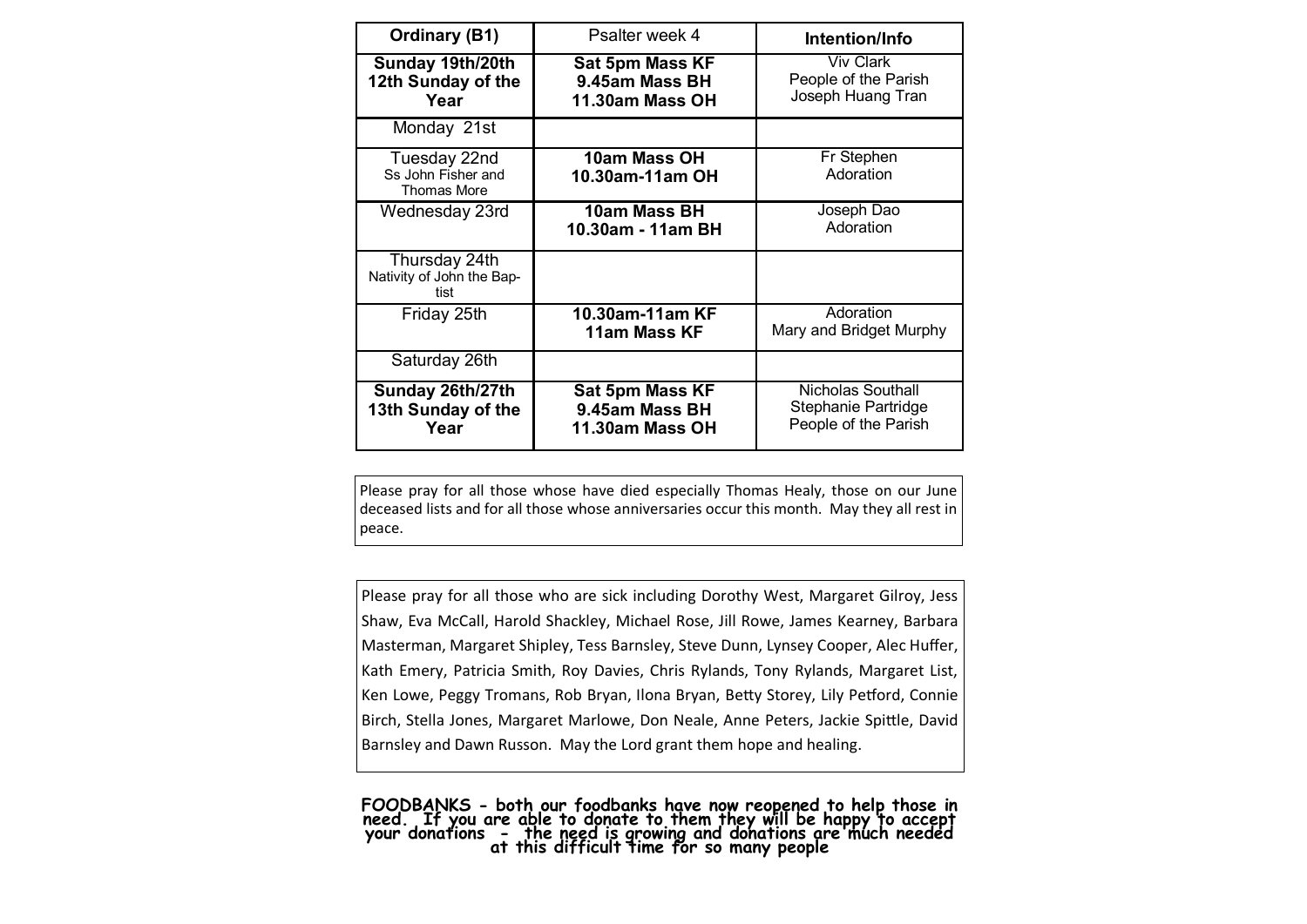#### **SECOND COLLECTIONS This week there is a second collection for Life and next Sunday there is a second collection for Peter's Pence.**

**Women's World Day of Prayer Service – 2021 Kingswinford**  Owing to lockdown etc, the service this year in Kingswinford has been rescheduled to take place at **St Mary's Church, the Village, Kingswinford this Friday at 2pm.** The Service has been prepared by the Christian women of Vanuatu . Please do come and join us for this annual ecumenical service – men and women are invited.

**St Mary's Parish Centre -** we urgently need a volunteer (or several !) to clean the Parish Centre once a week. After years of excellent service Margaret is unable to carry on due to injury. It's not a major time consuming job but is appreciated by all those who use the hall. Please see Fr Shanju or Stephanie if you can help. Thank you.

**Sacramental Preparation -** If there are any children who are due to make their First Confession and/or First Holy Communion who do not attend a Catholic school, please let Fr Shanju know as soon as possible. Preparation can then be organised if there is a need.

**Singing at Mass -** Liz at Old Hill has been singing on her own since we have been able to have a small choir. She would love some company! If ay one would like to sing at Mass please let her know on 07730 560806. A few extra voices would be welcome at all three Churches. All that's needed is a willing heart - everyone can sing!

#### **Pope's prayer intention for June:**

Let us pray for young people who are preparing for marriage with the support of a *Christian community: may they grow in love, generosity, faithfulness and patience. Amen.*